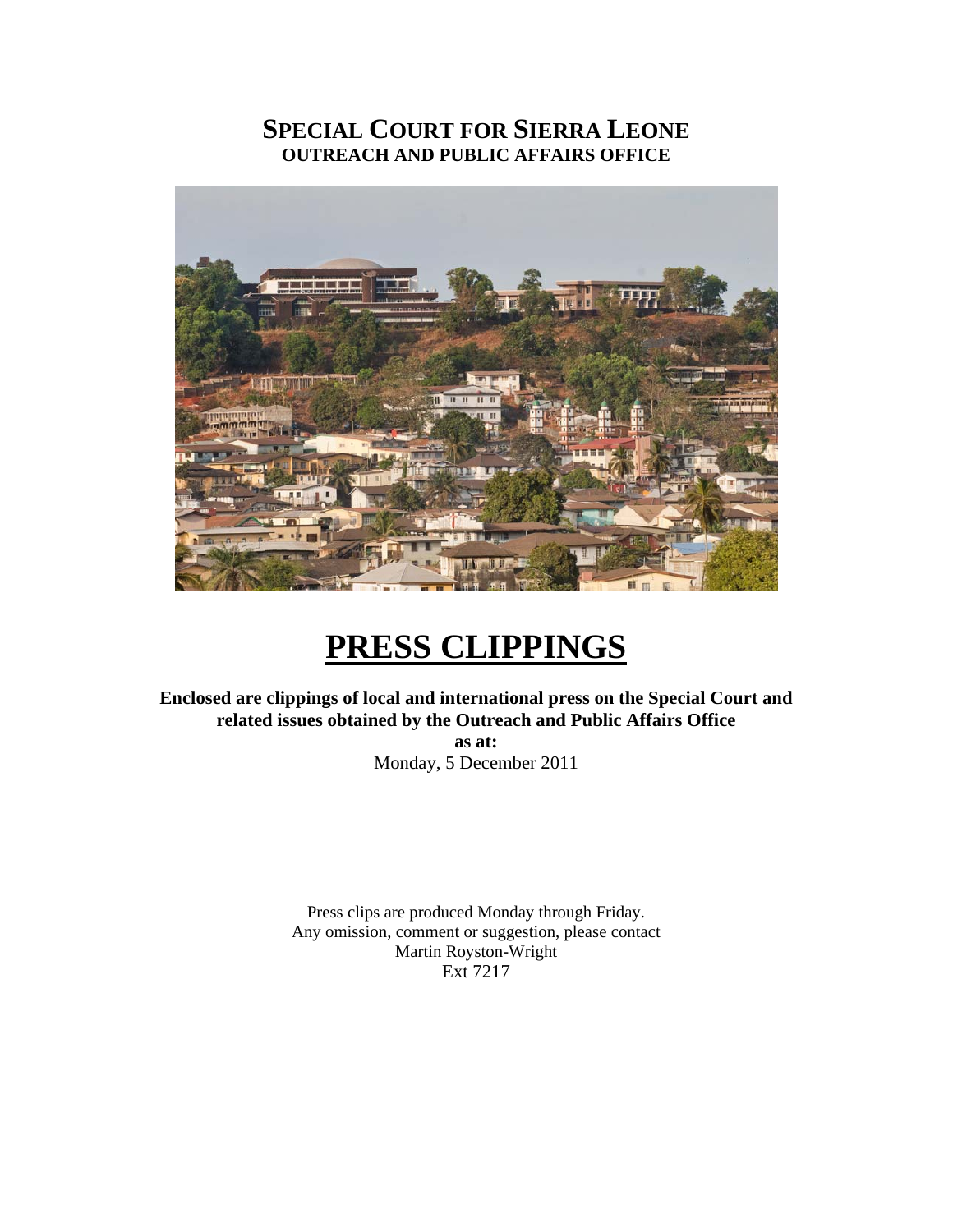| <b>International News</b>                                             |             |
|-----------------------------------------------------------------------|-------------|
| Amputees' Life. After Sierra Leone's 11 years Civil War / Daily Guide | Pages 3-6   |
| ICC: Laurent Gbagbo's First Appearance / Human Rights Watch           | Page 7      |
| Ivory Coast's Laurent Gbagbo to Appear at ICC in Hague / BBC          | Pages 8-9   |
| Nuon Chea: Khmer Rouge 'Were Not Bad People' / BBC Online             | Pages 10-11 |

2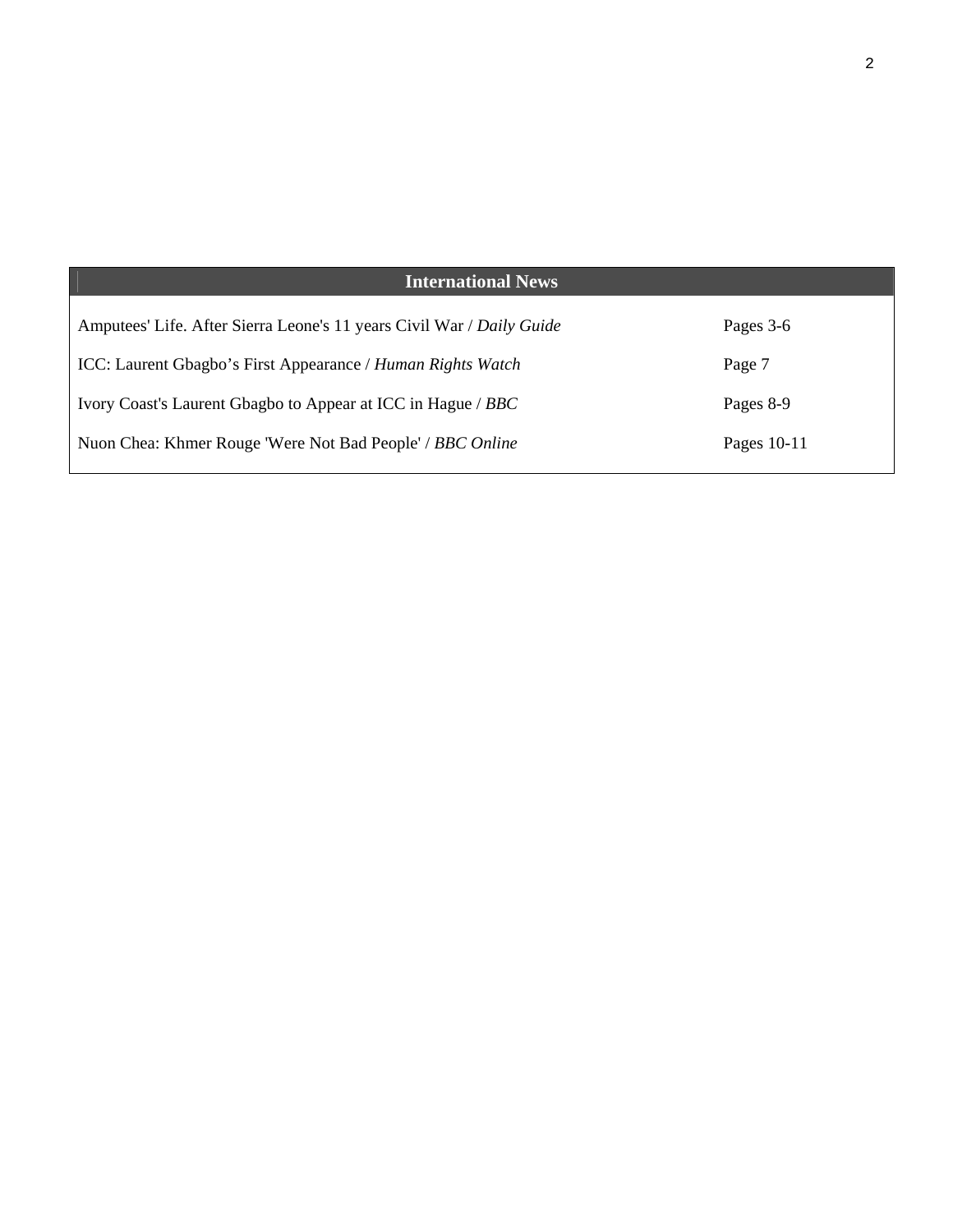# Daily Guide (Ghana)

Saturday, 3 December 2011

### **Amputees' Life. After Sierra Leone's 11 years Civil War**

Since the end of the 11-year civil war in Sierra Leone (1991-2002), life continues to be very tough for Sierra Leoneans, particularly war victims.



Despite various international supports to boost the living conditions of Sierra Leoneans, the result is still not encouraging.

From the time peace was declared in 2002, leading to the holding of elections, the country has been graded as one of the poorest in the world, hugely depending on international aid for survival, whilst reconstruction has become one of the serious challenges in the country.

Over 50,000 people died as a result of the war, with thousands of

people having their hands and legs chopped off and many more people displaced. Much of the country's infrastructure is in shambles, whilst over two million people are displaced, seeking refuge in neighbouring countries, mainly in Guinea http://en.wikipedia.org/wiki/Guinea , which is home to more than 600,000 Sierra Leonean refugees http://en.wikipedia.org/wiki/Infrastructure . http://en.wikipedia.org/wiki/Refugees

On 23 March 1991, the Revolutionary United Front (RUF), with support from the special forces of Charles Taylor's http://en.wikipedia.org/wiki/Charles\_Taylor\_%28Liberia%29 National Patriotic Front of Liberia http://en.wikipedia.org/wiki/National\_Patriotic\_Front\_of\_Liberia (NPFL), intervened in Sierra Leone in an attempt to overthrow Joseph Momoh

http://en.wikipedia.org/wiki/Revolutionary\_United\_Front 's government.

http://en.wikipedia.org/wiki/Joseph\_Momoh

Although there is peace across the entire country currently, most of the war victims- orphans, widows, amputees and raped survivors and family members of war victims in Freetown- still cannot live as normal human beings as they are traumatised.

Apart from the serious economic hardships facing amputees and most war victims in Sierra Leone, the amputees are still discriminated against, and most of them cannot even get on a vehicle.

However, some of the amputees do not rely on handouts as they have a profession in football, from which they are making a living. The Sierra Leonean team was part of the recent amputees' football tournament hosted by Ghana and won by Liberia.

The Black Challenge, as the Ghana amputee team is known, won the silver medal in the Cup of African Nations for Amputee Football (CANAF) championship.

Ghana, winners of the inaugural edition in Sierra Leone, will join reigning champions, Liberia, for the World Cup slated for California, US early next year.

Nigeria and Sierra Leone, who battled it out in the third place game, will engage in a play-off and the winner will join Ghana and Liberia for the California tourney.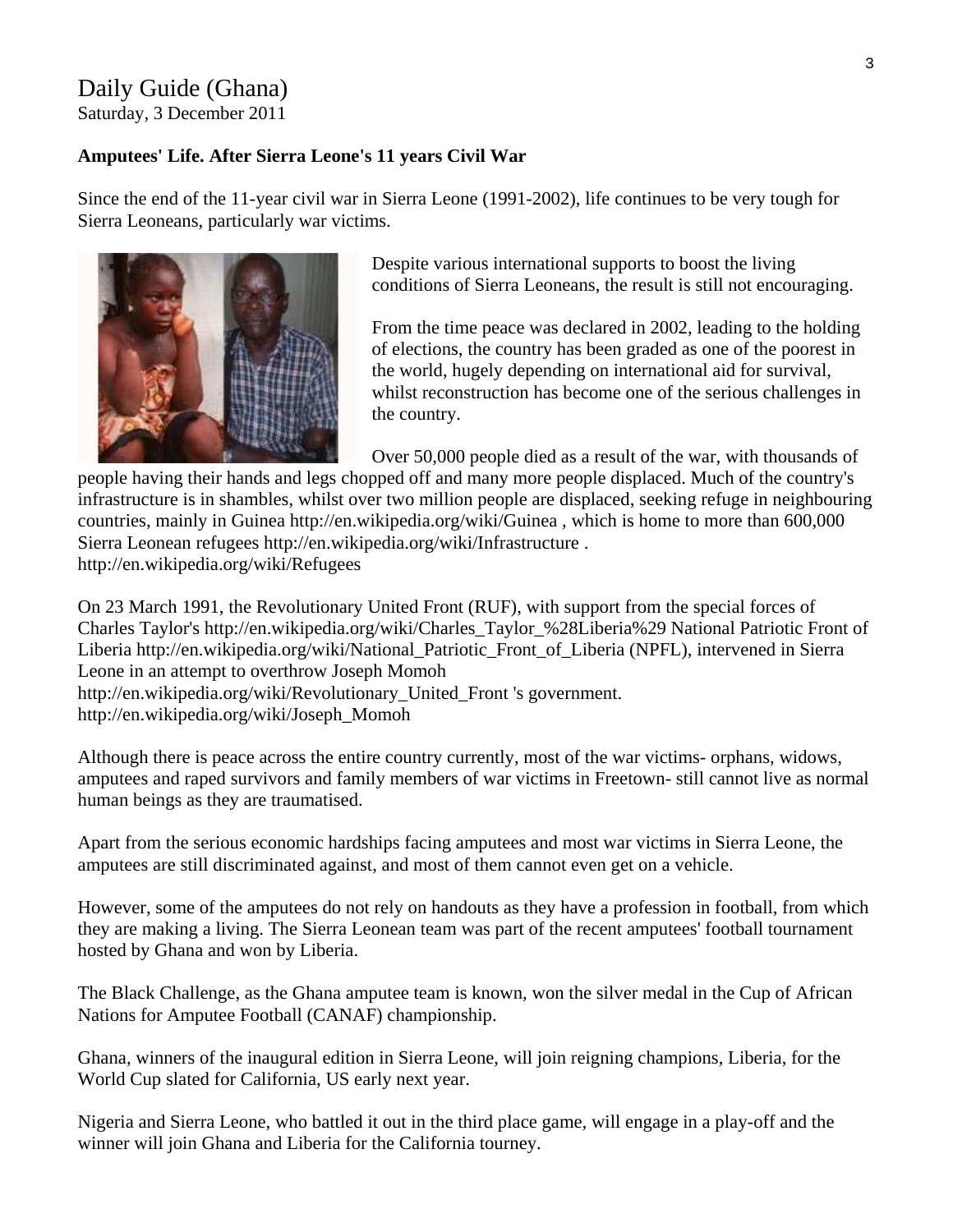The president of the War Victims in Sierra Leone, Edward Conteh, in an interview with Daily Guide in Freetown on Thursday, November 24, 2011, lamented that amputees in Sierra Leone are being discriminated against in everything.

 http://www.dailyguideghana.com/wp-content/uploads/2011/12/amputee.jpg 'The challenge we face is that nobody seems to have time for us, not even government. People in Sierra Leone feel or believe that having time for amputees would only waste their time or make life more uncomfortable for them in their current harsh conditions.

'Although we were full of hope when the 11-year conflict ended in 2002, the situation is still worse. Our major challenges are discrimination, not making public buildings disability friendly, getting access to education and health, and gaining employment.'

## **Presidential Intervention**

Sierra Leonean President Ernest Bai Koroma , who was sworn in on 17 September 2007, shortly after being declared the winner of a tense run-off election over then incumbent http://en.wikipedia.org/wiki/Incumbent vice president http://en.wikipedia.org/wiki/Vice\_President\_of\_Sierra\_Leone , Solomon Berewa http://en.wikipedia.org/wiki/Ernest\_Bai\_Koroma of the Sierra Leone People's Party (SLPP), has been making several attempts to put the economy into shape but there is little improvement as was witnessed by http://en.wikipedia.org/wiki/Solomon\_Berewa Daily Guide .

The people of Sierra Leone, as part of efforts to put things in order, told Daily Guide that they have formed a steering committee to ensure a successful conference to commemorate the country's on-going 50th independence anniversary.

The main duty of the steering committee, which consists of civil society, political parties, faith-based organizations and statutory institutions, among others, is to discuss the conference's progress, report and provide guidance and direction to tackle emerging challenging issues facing Sierra Leone as a country.

President Koroma is the chairman of the committee towards the conference dubbed 'Development And Transformation'.

At the second steering committee meeting on Wednesday, November 23, 2011, at the State House in Freetown, which Daily Guide was in attendance, President Koroma urged his countrymen to take control of their destiny by fully taking part in the discussions of the conference.

According to him, the conference is to map out ways for the development of the country and said Sierra Leoneans should use the past experience as an experiment for the next 50 years to come. President Koroma noted that the conference is aimed at mapping out ways for the development of the country.

President Koroma reiterated that the country can use the 50 years' experience to learn not to go back to where they came from as any such mistake can worsen the plight of the citizens, stressing that the conference should be used to unify the people.

#### **Amputees' Reactions To The Conference**

However, most amputees interviewed by the paper in Freetown are of the view that there is no need for the formation of the committee as the stakeholders are already aware of the challenges in the country.

They lamented that all promises that had previously been made by the president had not been fulfilled, adding, 'Nothing good could come out from this conference.'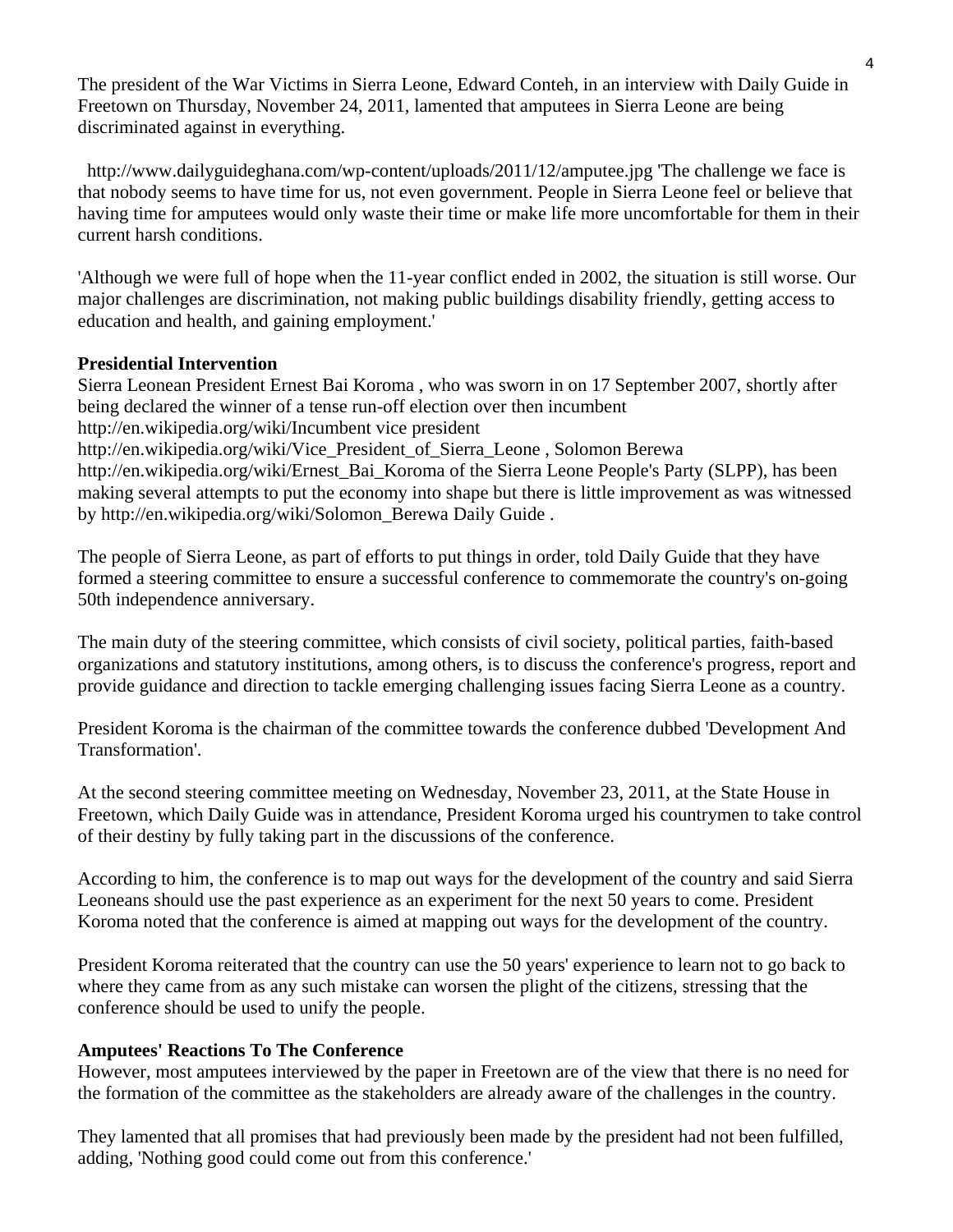Mr. Conteh bemoaned the plight of amputees in Sierra Leone, saying, 'I'm just from the provinces and I had been going round the city to find out what is happening to my colleagues. It is really heartrending. Most war victims, as I am speaking, are still suffering from bullet wounds and I can emphatically say that the current president is not even aware of it as he does not talk about.'

President Koroma has given an assurance that government will release some funds for health officers to go to the aid of some of the war victims and provide medicines to others.

According to Mr. Conteh, the war victims have been promised free health but nothing positive seem to have come out of it.

'My feelings are for the young boys who were amputated by the rebels at that time. Unfortunately, most of the victims were from the rural areas and farming was their only occupation. Since they were not business people, aid given to them are not enough and therefore depend on others.

'Our children are not in schools as a result of high cost of living and my fear is that these children will become future burden,' he said.

#### **Victims' Testimonies**

Mr. Conteh, who is one of the few amputees in the country fortunate enough to have a job and a high education level, narrating his ordeal he went through, said at age 58, in Freetown, he was amputated by rebel soldiers who, in the course of their shooting spree, arrested him and cut off one of his hands.

'I am of the view that no matter the cost, the leaders should try to support the children of amputees and provide the victims and their children with free education and health services. These children, if care is not taken, could in the future become fresh rebels, if their condition of living becomes unbearable'.

Mohamed Terawali from Waterloo in Freetown, Tamba Ngaujah, is one of the amputees of the war who had both of his hands cut off by rebel soldiers.

Narrating his ordeal to Daily Guide , he said, 'I was approached by the rebel soldiers in Freetown who asked me to join them to go on shooting spree. I was so afraid so I told them I cannot kill. The soldiers got furious and told me that if I do not want to use my hands, then they have to cut them off for me.'

Terawali, in tears, said the soldiers placed both of his hands on a wood and chopped them off.

'Most people, when they see us, say we are lazy and we want to just hang around the streets begging. But who is going to employ us, considering our state? Currently, it is really difficult for amputees to get a bus driver to pick us as they are of the view that we do not have money and even if we have, we will waste their time.'

"They just drive by us because they say we are useless 'cut men' with no money to pay them," said Maxwell Kornah, who was shot by rebels and had to have his leg amputated 10years ago.

#### **NGOs' Support**

According to the International Organization for Migration, which is providing technical assistance and expert advice to the government in implementing the reparations programme, 21,000 people in 2009 received micro-grants, and out of the number, 235 female victims of sexual violence received fistula surgery or other medical treatment, some 50 victims had surgery or other treatment for life-threatening injuries and symbolic reparations ceremonies took place in more than 40 communities.

A sign of the disinterest is that no one can say how many amputees are in the West African country.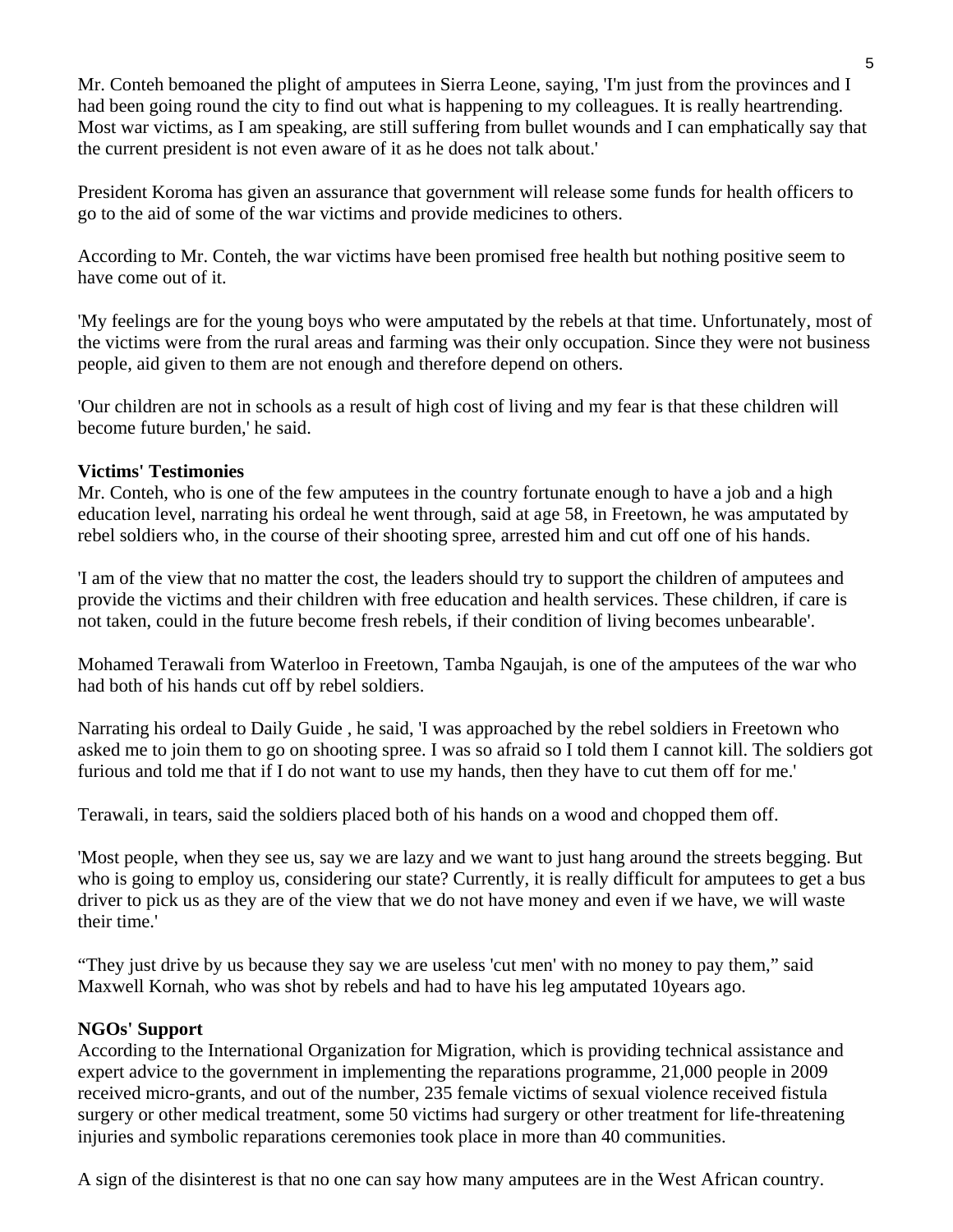Estimates from the government and non-governmental organizations put the figure between 1,500 and 3,500.

Under the agreement that ended the war, and resolutions from the country's Truth and Reconciliation Commission

http://www.seattlepi.com/?controllerName=search&action=search&channel=national&search=1&inlineLi nk=1&query=%22Truth+and+Reconciliation+Commission%22 , the government promised amputees free education, medical care and transport on public buses.

Currently, many war victims in Sierra Leone whom the paper met in Freetown seem to be losing patience and have accused the government of making empty promises.

Since the war ended in 2002, Peter Anderson, spokesperson for Sierra Leone Special Court, in an interview with Daily Guide in Sierra Leone, said ex-fighters have been receiving training and cash for disarming.

However, the people most mutilated by both sides in 11-year war have to make their living by begging in the capital city of Freetown, he added.

After the war, thousands of amputees housed at a camp in the western part of Freetown, dubbed the Amputee Camp, were relocated to their home districts.

But only 400 of them, the paper was told, have so far benefited from a shelter scheme organized by the Norwegian Refugee Council.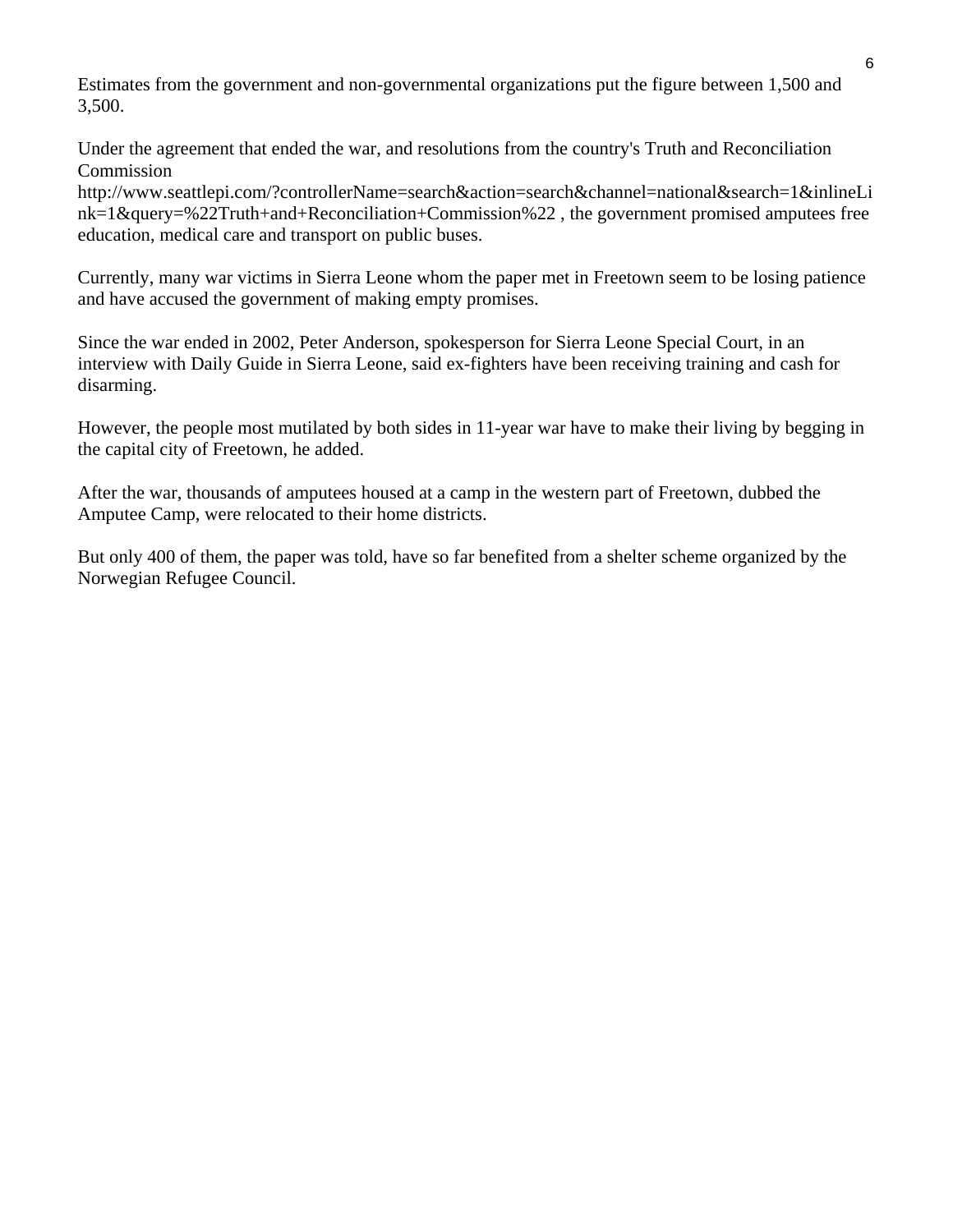# Human Rights Watch

Monday, December 5, 2011 Press Release

#### **ICC: Laurent Gbagbo's First Appearance**

(Brussels, December 5, 2011) – Laurent Gbagbo, the former president of Côte d'Ivoire, will appear at the International Criminal Court (ICC) on December 5, 2011, on charges of crimes against humanity committed in Côte d'Ivoire during its post-election violence. Gbagbo is the highest-level suspect to appear at the court. He faces four counts of crimes against humanity: murder, rape and other sexual violence, persecution, and other inhumane acts.

Human Rights Watch conducted six field missions to Côte d'Ivoire to document crimes committed between the outset of the crisis in November 2010, and the conclusion of fighting in May 2011. Based on that research, Gbagbo was one of 13 military and civilian leaders that Human Rights Watch found appeared to be implicated in war crimes or crimes against humanity.

#### In particular:

 Media controlled by the Gbagbo government, including Radio Télévision Ivoirienne, routinely incited hatred and violence against groups supporting Alassane Ouattara, who defeated Gbagbo in the November 2010 presidential election. The incitement led to killings, rapes and other grave abuses. Among those who used inciting speech were Gbagbo's youth minister, Charles Blé Goudé, and the government spokesman, Ahoua Don Mello.

 Gbagbo formalized the government's relationship with the Young Patriots militias through his appointment of Blé Goudé, the group's longtime leader, to the youth minister position. The pro-Gbagbo militias, including the Young Patriots, committed widespread killings and other abuses along political, ethnic, and religious lines.

 Gbagbo was the commander-in-chief of elite security forces that engaged in indiscriminate shelling of civilian areas, killing scores of people. Elite security force units and allied militia groups likewise consistently suppressed demonstrations by pro-Ouattara supporters with lethal force, leaving scores dead and many more injured.

 Pro-Gbagbo forces in western Côte d'Ivoire, including hired Liberian mercenaries, committed several massacres against northern Ivorians and West African immigrants.

 Gbagbo neither denounced nor took steps to prevent or investigate the crimes despite clear evidence that they were committed by his military and militia supporters.

Gbagbo's appearance on December 5 is an opportunity for the ICC judges to confirm that he has been informed of the charges against him and that his rights have been respected. Human Rights Watch stressed the importance of a fair trial, including the presumption of innocence unless proven guilty.

In addition, the judges are expected to set a date for the next step in the process, the confirmation of charges, when the judges will determine if the office of the prosecutor has adequate evidence for the charges in the arrest warrant to be confirmed.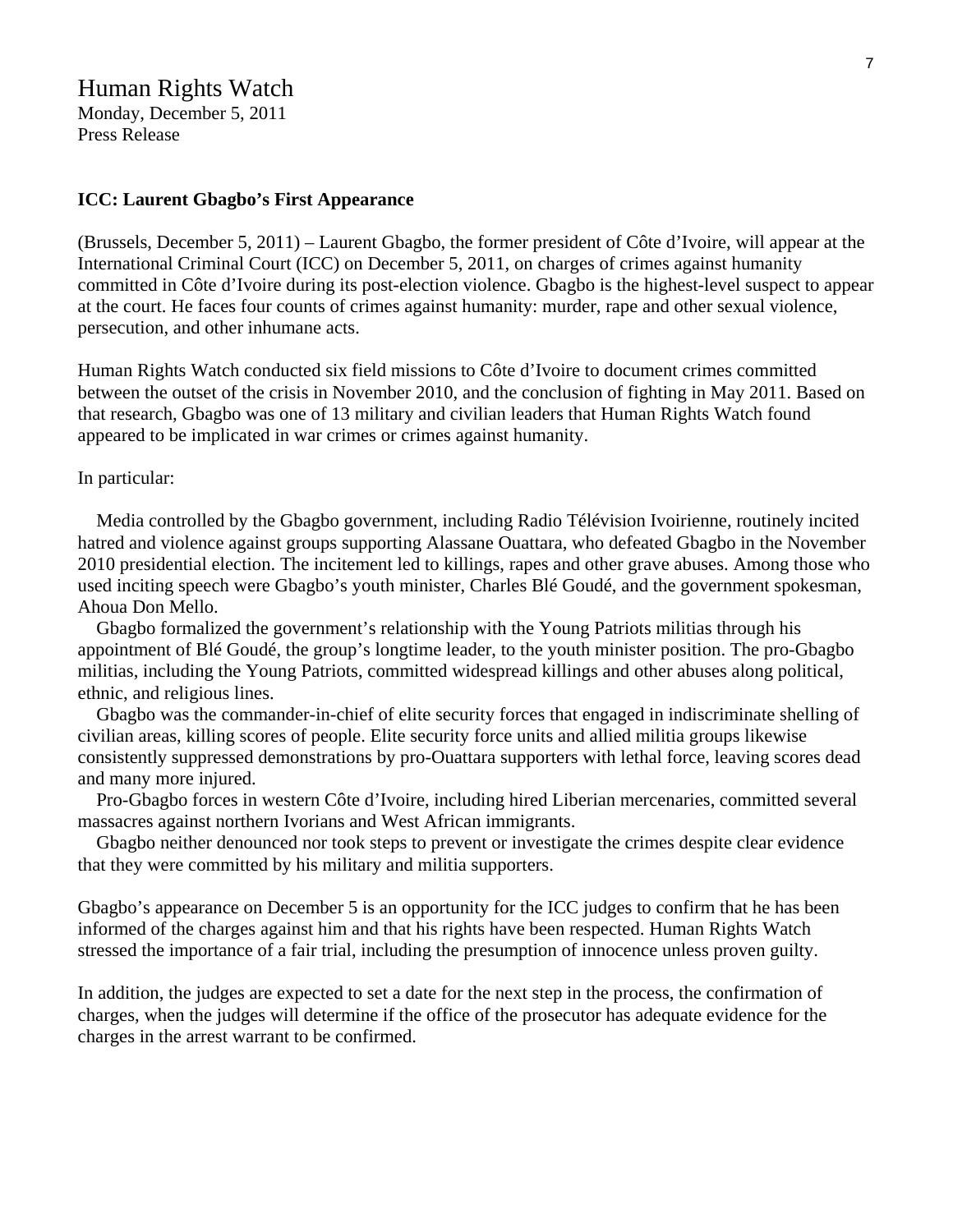# **Ivory Coast's Laurent Gbagbo to appear at ICC in Hague**

Former president of Ivory Coast Laurent Gbagbo is to make his first appearance before the International Criminal Court at The Hague.

He faces four charges of crimes against humanity, including murder and rape, in the wake of Ivory Coast's disputed presidential elections a year ago.

Some 3,000 were killed in violence that followed Mr Gbagbo's refusal to accept defeat in the November 2010 polls.

Mr Gbagbo is the first former head of state to be brought before the ICC.

He is expected to hear the charges against him when he makes his first brief appearance in the court.

His transfer from Ivory Coast - where he had been under house arrest since April - to The Hague last week sparked anger from his supporters who described it as a "political kidnapping".

The 66-year-old is currently being held in an ICC detention centre. 'More to come'

# **Gbagbo: Key dates**

- 1971: Jailed for "subversive" teaching"
- 1982: Exile in Paris after union activism
- 1988: Returns to Ivory Coast
- 1990: Defeated in elections
- 1992: Jailed after student protests
- 2000: Declared winner of disputed elections
- 2002: Failed coup divides Ivory Coast
- 2007: Agrees power-sharing government with former rebels
- 2010: Elections held five years later. Refuses to go after UN says he lost
- 2011: Forced from power

Mr Gbagbo's arrest follows an ICC investigation into the four months of conflict that began in Ivory Coast when he refused to hand power to his long-time rival Alassane Ouattara, who was declared winner of the election.

The charges relate to events between 16 December 2010 and 12 April 2011, the ICC said.

Mr Gbagbo is accused of being an "indirect co-perpetrator" in attacks that were "widespread and systematic... committed over an extended time period, over large geographic areas, and following a similar general pattern".

Louis Moreno-Ocampo, chief prosecutor at the ICC, says there is evidence of widespread and systematic attacks against civilians.

But troops loyal to Mr Ouattara are also suspected of carrying out abuses, and human rights groups have urged an investigation into crimes allegedly committed by other parties.

Mr Moreno-Ocampo said Mr Gbagbo is only the first to be brought to account and "there is more to come".

The ICC was set up in 2002 to prosecute and bring to justice those responsible for the worst crimes genocide, crimes against humanity and war crimes - committed anywhere in the world.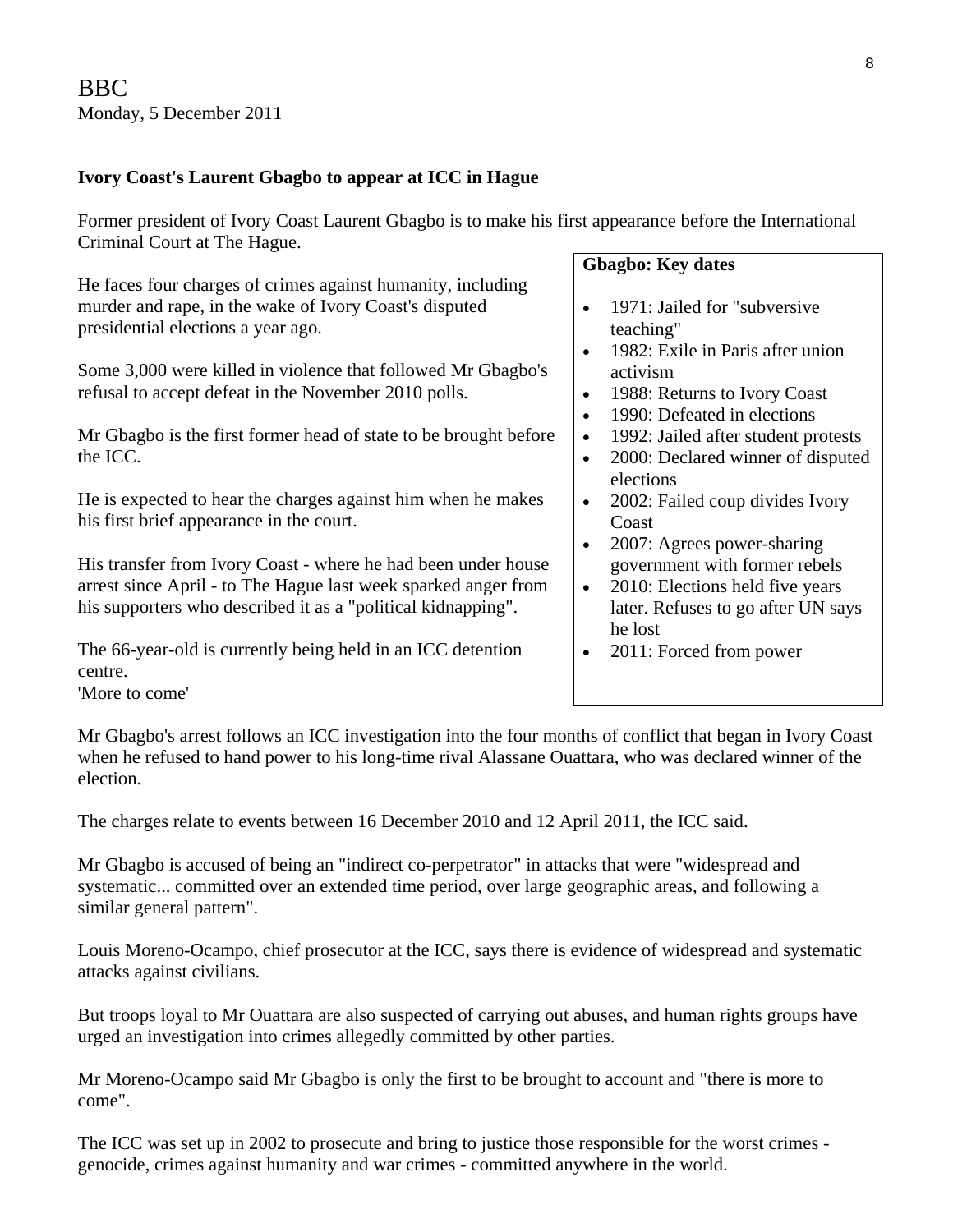It is currently hearing six other cases, all relating to crimes committed in Africa, including that of Jean-Pierre Bemba, former vice-president of DR Congo, whose trial began in November 2010.

It has issued an arrest warrant for Sudan's President Omar al-Bashir, who is accused of genocide and crimes against humanity.

Former Liberian President Charles Taylor is currently on trial in The Hague by the Special Court for Sierra Leone, set up jointly by the UN and Sierra Leonean government

Former Yugoslav President Slobodan Milosevic was on trial by the International Criminal Tribunal for the former Yugoslavia (ICTY) - an ad hoc UN court - at the time of his death in 2006.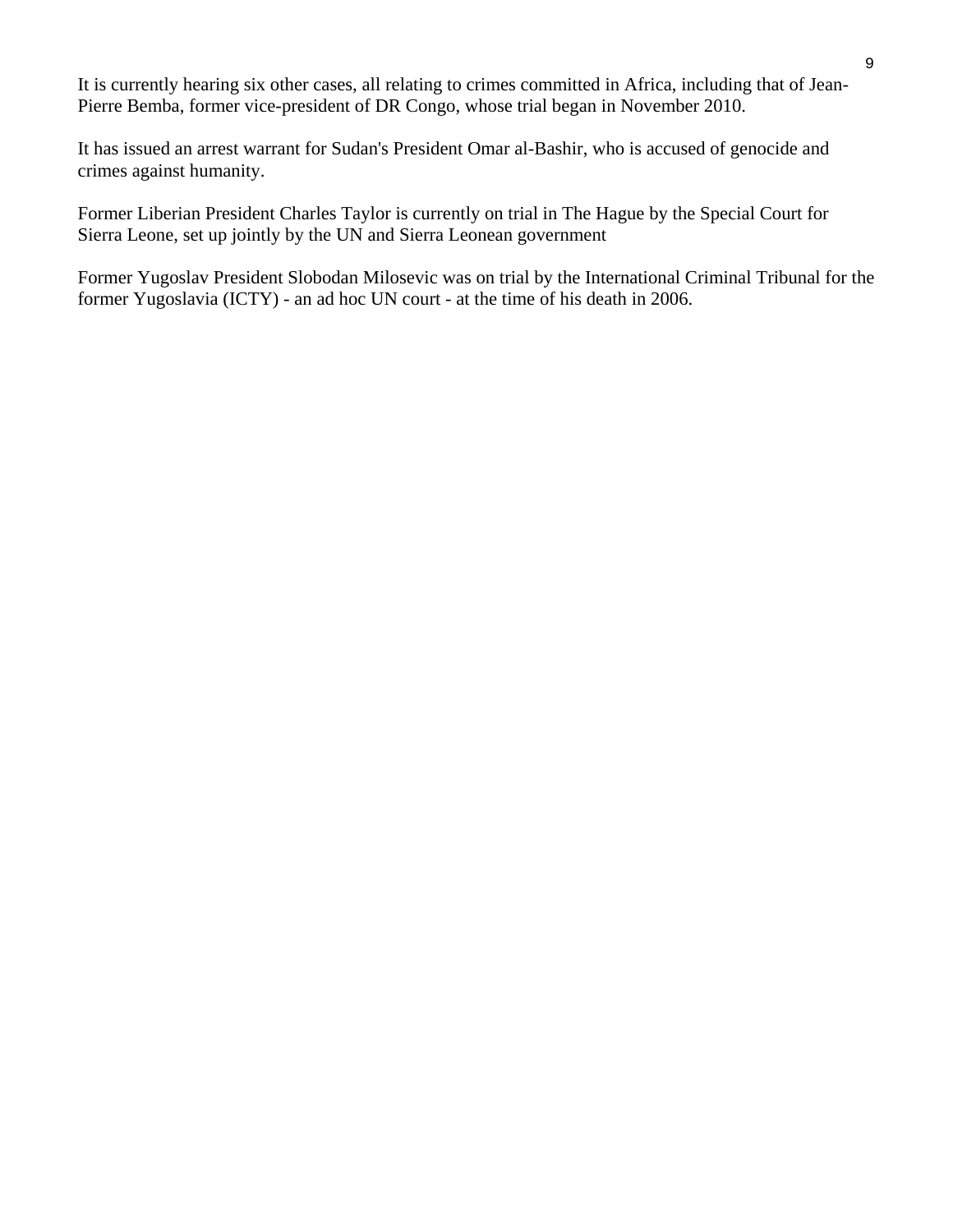BBC Online Monday, 5 December 2011

# **Nuon Chea: Khmer Rouge 'were not bad people'**



*Nuon Chea said he was a patriot and that killings were to be blamed on the Vietnamese.* 

Pol Pot's deputy has told a court the Khmer Rouge were not "bad people", blaming deaths of Cambodians under the Maoist regime on neighbouring Vietnam.

Nuon Chea made the comments at his genocide trial at a UN-backed court in Phnom Penh.

It is the first time he has faced questioning over his role in the regime's four-year rule, which left as many as two million Cambodians dead.

His trial began last month - only the second at the court.

Nuon Chea is being tried alongside Khieu Samphan, the Khmer Rouge's former head of state, and Ieng Sary, its former foreign minister.

All three deny the charges.

"I don't want the next generations to misunderstand the history," Nuon Chea told the court.

## **Who were the Khmer Rouge?**

- Maoist regime that ruled Cambodia from 1975-79
- Led by Saloth Sar, better known as Pol Pot
- Abolished religion, schools and currency in effort to create agrarian utopia
- Up to two million people thought to have died of starvation, overwork or by execution
- Defeated in Vietnamese invasion in 1979
- Pol Pot fled and remained free until 1997 he died a year later

"I don't want them to misunderstand that the Khmer Rouge are bad people, are criminals. Nothing is true about that."

The 85-year-old said he had devoted himself to serving his country, and said killings under the regime were carried out by rogue elements and the Vietnamese.

"These war crimes and crimes against humanity were not committed by the Cambodian people," he said. "It was the Vietnamese who killed Cambodians."